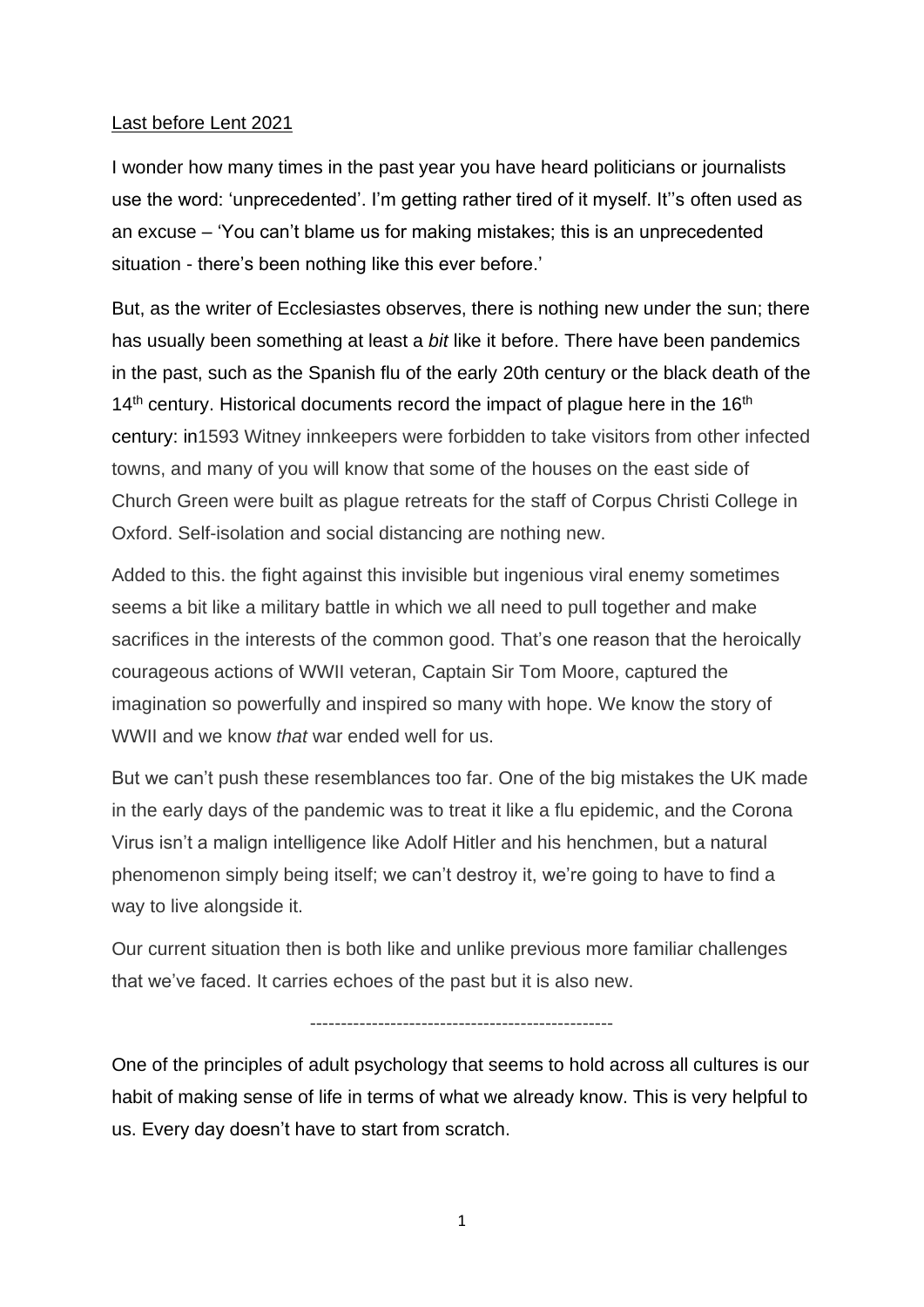It's not like that when we're children; then everything is new, genuinely unprecedented, and we don't have much of a past to bring to bear on it. The philosopher and psychologist William James famously described the first weeks of life this way:

The baby, assailed by eyes, ears, nose, skin, and entrails at once, feels it all as one great blooming, buzzing confusion

The child's task is gradually to impose some kind of order on this; it takes time and huge amounts of mental and physical; energy.

As the small child encounters so many things in the world for the first time he or she can be overwhelmed with wonder, something beautifully described in these words by the seventeenth century divine Thomas Traherne:

Great Wonders clothd with Glory did appear, Amazement was my Bliss. That and my Wealth was evry where; No Joy to this!

But that joy and wonder can quickly turn to trauma. When he was a toddler one of my grandsons was enraptured by the trees in his local park; then autumn came. Every time a leaf fluttered to the ground he ran to it crying 'Oh no!' It made for very slow and anguished walks.

As adults we, perhaps thankfully, put all this behind us. We know our world and its ways; and we make sense of the new in the light of that knowledge. This is what people did with Jesus. In Mark Chapter 8, the passage that directly precedes today's gospel reading, Jesus asks his disciples, 'Who do people say that I am?', and they respond with a list of figures they already know John the Baptist revived, Elijah returned as had been promised in the book of Malachi, or the prophet like Moses who had been promised in the book of Deuteronomy.

2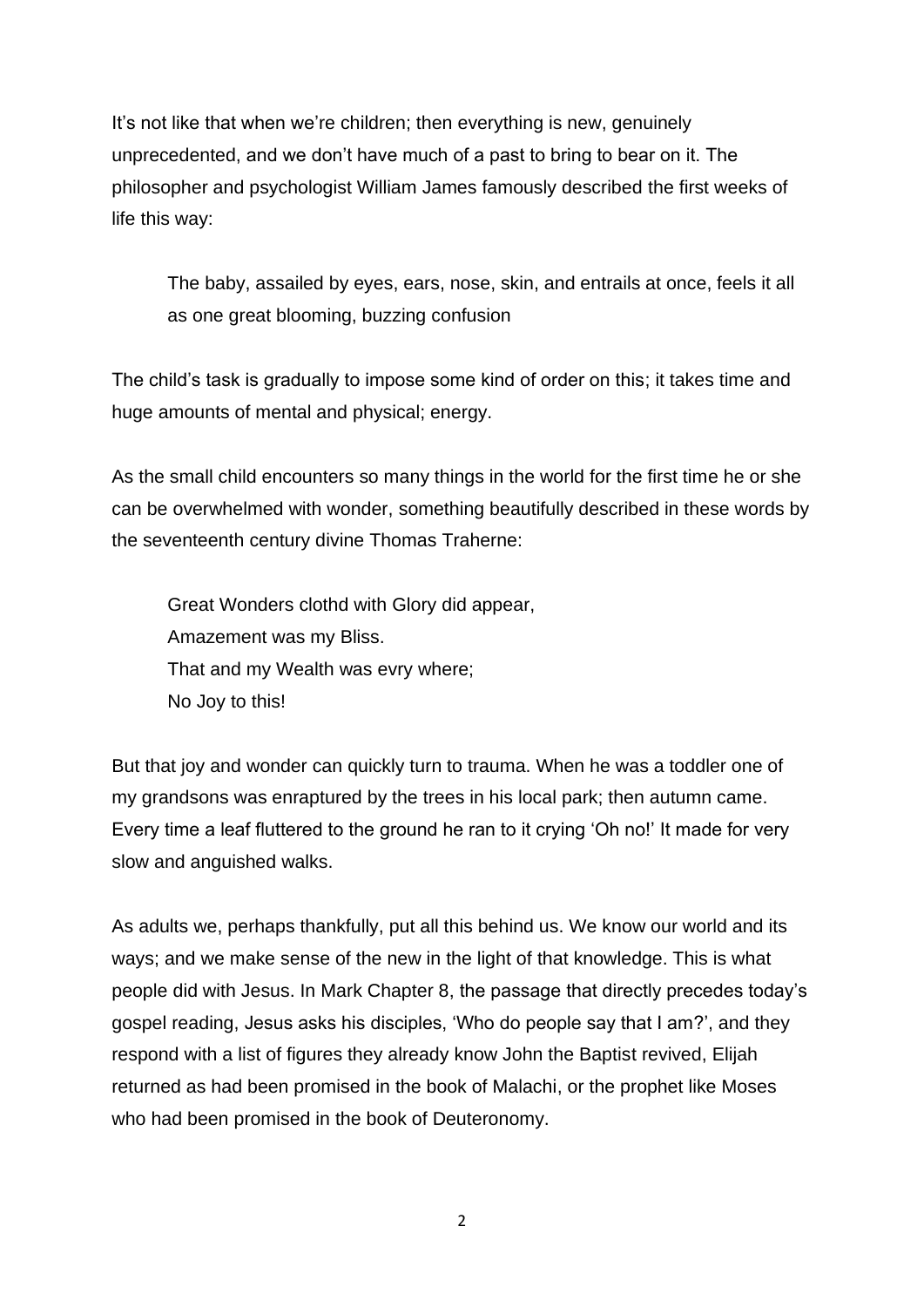Now just as the COVID pandemic is rather like previous pandemics Jesus was rather like each of those figures, and the gospel-writers exploit this resemblance in all sorts of ways (for example Matthew's baby Jesus has lots of echoes of baby Moses, and Luke draws out resonances with Elijah in Jesus' adult ministry and of course in his ascension into heaven.)

But though Jesus is *like* Moses and Elijah, he *isn't* Moses or Elijah, and when he goes on to ask, 'But who do *you* say that I am?' Peter comes much closer to the truth when he answers, 'You are the messiah!'

Yet, just like my grandson's concept of a leaf, Peter's concept of 'the messiah' is limited; and when Jesus explains that the messiah is not a warrior-prince but a victim who will suffer and die, he too cries out 'Oh no!'

Six days later, with all this stuff buzzing around in their heads, Peter, James, and John are led away by Jesus from their usual familiar environment of settled ideas high up into the mountains, and they have an experience that is totally overwhelming – incandescent, blooming, buzzing, confusion. When they try to describe it later they again start with what they know – first century detergent – but washing brighter. Much brighter because this is the dazzling, blinding light of divine immanence, the *shekinah* that Moses encountered on Sinai and Paul on the road to Damascus.

As the disciples try to impose form on that which is beyond them, the figures who have been on their minds and in their conversation take shape – *with* Jesus but distinct *from* Jesus. As ever, Peter has a true instinct; he senses that despite its terrifying nature this experience signifies something good. But then somehow his vision contracts, we're told from terror, and he tries to stay in control by pigeonholing Jesus, placing him alongside the other two in a series of dwellings labelled: 'Giver of the law', 'greatest of the prophets', and 'best rabbi ever'.

It's at this point, just as he is valiantly struggling to stop his head exploding, that the cloud comes down. The cloud which is deeply disorientating but within which he can mercifully hide himself from that blinding light and lay down his burden of overthinking.

3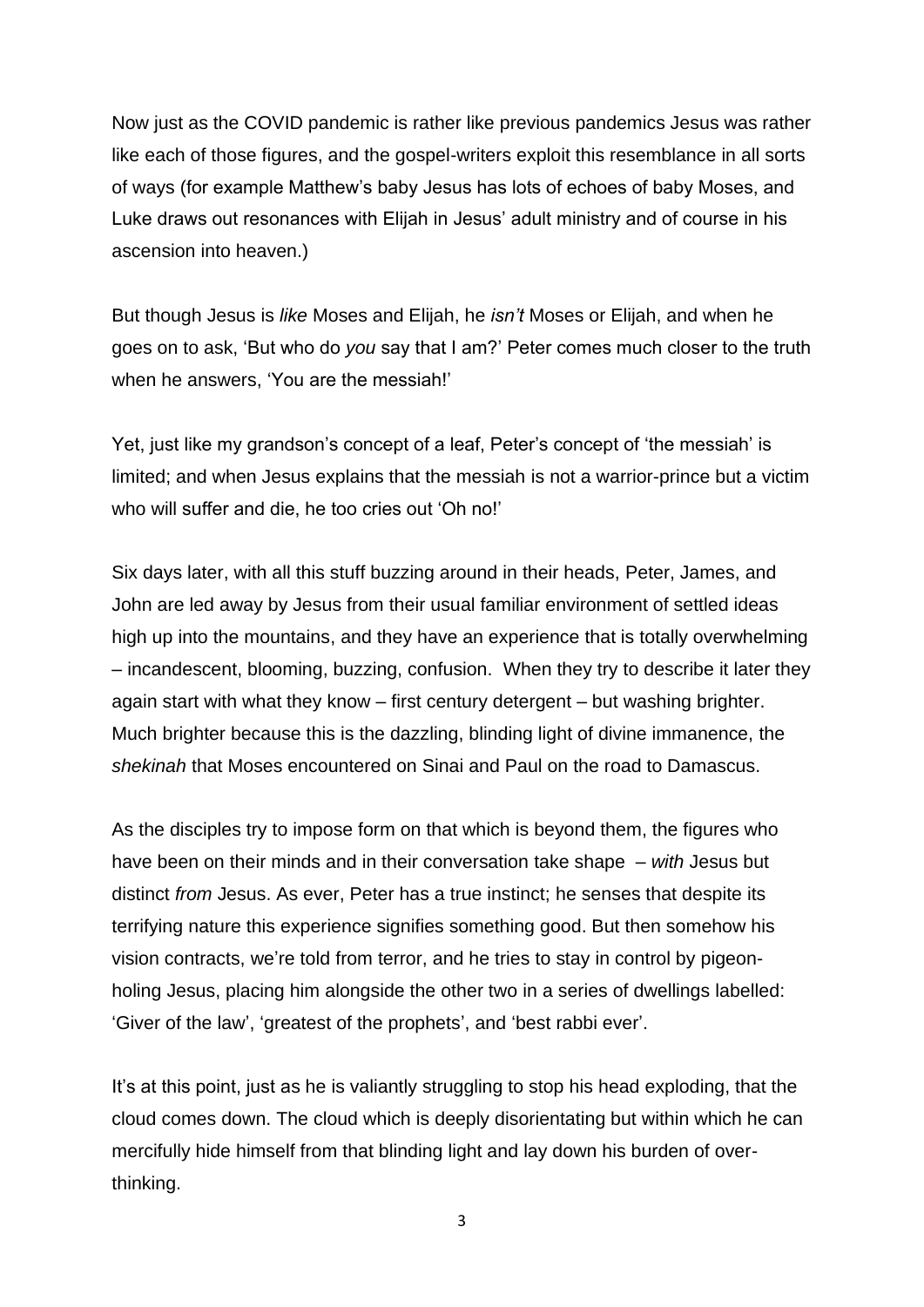There's a famous anonymous mediaeval work of Christian spirituality called 'The Cloude of Unknowing'. It was of course written in Britain, the land of the rain cloud. The argument of this book is simple. It's not until we are lost in the cloud, when we've got to a point beyond all thoughts, images, and ideas, that we have any chance of apprehending the truth that would otherwise be beyond us. And we don't find this truth – it finds us. It pierces through the cloud to touch us, quite unexpectedly, with love.

The voice the disciples hear in the cloud tells them that their old ideas won't do. Jesus is not Moses or Elijah, not just rabbi, or even messiah; Jesus is divine son – and crucially – Jesus is the Beloved.

And then, back to normal. But – to borrow another over-used phrase from the last year - it's a new normal. For Jesus is seen with new eyes. Peter, James, and John have caught a glimpse of his divine identity but alongside it something equally important, conveyed best by the original word order in Greek:

They saw Jesus only, with them.

We are in our own pandemic cloud at the moment. It seems to go on and on, with one step forward and two steps back, hope, grief, disappointment, fear, conflicting narratives and a rocky road map to guide us into an unknown future. So it's good to recall that insight from the Cloude of unknowing that it is often when we are at our most lost and near the end of our resources that we stumble on unexpected truths, are touched by unexpected love, and find Jesus only with us.

Last week Esther preached about the light that shines in the darkness spoken of in the prologue to John's Gospel, a passage that tends to evoke images of Christmas candles flickering bravely in midwinter. Today's Gospel, so full of dazzling glory may at first sight seem a long way from that, but look again at last week's reading and you will see that they both speak of the same light:

4